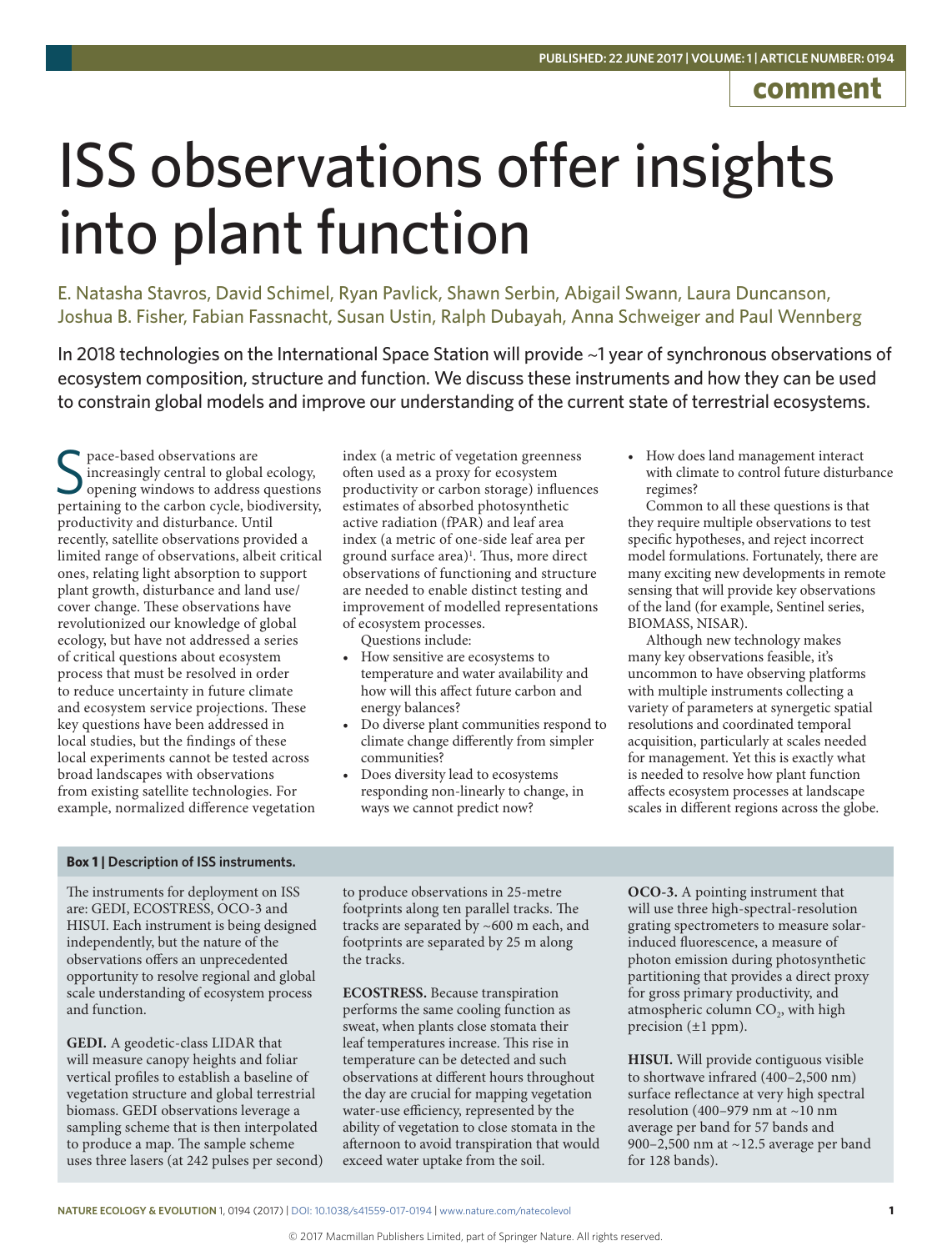| Data<br>product<br>level | <b>ECOSTRESS</b><br>(40-60 m pixels, 20-30 samples<br>per hour of the day collected<br>throughout the year) | OCO-3<br>(5 km <sup>2</sup> footprint, capable of<br>mapping up to one hundred<br>$1,000$ m <sup>2</sup> areas per day) | <b>GEDI</b><br>$\left(-500\right)$ m <sup>2</sup> footprint spaced<br>60 m along a track with no<br>temporal repeat) | <b>HISUI</b><br>(30 m pixels with 20 km swath and 10 nm spectral<br>resolution over 0.4-2.5 um spectral range) |
|--------------------------|-------------------------------------------------------------------------------------------------------------|-------------------------------------------------------------------------------------------------------------------------|----------------------------------------------------------------------------------------------------------------------|----------------------------------------------------------------------------------------------------------------|
| $\overline{2}$           | Surface temperature<br>Emissivity                                                                           | Atmospheric column CO <sub>2</sub><br>Solar-induced fluorescence                                                        | Height metrics<br>Canopy metrics                                                                                     | Atmospherically corrected surface reflectance with<br>quality assurance (not validated)                        |
| 3                        | Evapotranspiration                                                                                          | Gridded level 2                                                                                                         | Gridded level 2                                                                                                      |                                                                                                                |
| $\overline{4}$           | Water-use efficiency<br>Evaporative stress index                                                            |                                                                                                                         | Aboveground biomass<br>(footprint and gridded)                                                                       |                                                                                                                |

Table 1 | A list of high-level data products that will provided by each instrument expected for deployment to the ISS starting in 2017

Fortunately, with a coordinated strategy, such an opportunity will arise for ecologists in the next few years.

# **Novel Earth observations**

The International Space Station (ISS) will host four instruments from JAXA (Japan Aerospace Exploration Agency) and NASA (Box 1) in 2018 that will advance our ability to monitor and model terrestrial ecosystems between latitudes ~50° North and South. Three of the instruments are from NASA and include: the Global Ecosystem Dynamics Investigation (GEDI), the Ecosystem Spaceborne Thermal Radiometer Experiment on Space Station (ECOSTRESS), and the Orbiting Carbon Observatory 3 (OCO-3). All three are being developed for deployment to the ISS in 2018 and will distribute the free data products listed in Table 1. The fourth instrument, also for deployment in 2018, is the Hysperspectral Imager Suite (HISUI) from JAXA<sup>1,2</sup>. Complementing HISUI is the German Aerospace Agency (DLR) EnMAP3 , for which the observational plan has already been established, thus it is not the focus of the imaging spectroscopy discussion henceforth. These four instruments will make observations of three-dimensional structure (GEDI) that can be used to scale biochemical signals<sup>4-6</sup> to the canopy level (HISUI) and derive estimates of ecosystem composition, productivity (solar-induced fluorescence from OCO-3), and water-use efficiency (a product of ECOSTRESS) at landscape scales. This instrument suite offers a unique opportunity because the drifting ISS platform and pointing capabilities of some of the instruments enable co-location of high-spatial-resolution measurements in space and acquisition times covering the diurnal cycle throughout the year (that is, more than 20 observations per hour of the day throughout the year).

# **Call for coincident observations**

Coordinating the spatial and temporal coincidence of measurements from GEDI, ECOSTRESS, OCO-3 and HISUI would be an opportunity to address ecosystem

dynamics questions that cannot be answered from any one instrument and that have the ability to substantially enhance our understanding of ecosystem responses to global change. For example, an estimation of carbon sink potential (Fig. 1) can be estimated using observations of carbon flux (OCO-3) and carbon storage (LIDARderived biomass from GEDI), both of which can be affected by the efficiency of individual plant species (HISUI) to sequester carbon under variable access to water (ECOSTRESS).

Despite added information value from synergistic observations, the protocols and measurement strategies for any one of these instruments do not currently consider the other instruments. Thus, there is an argument and need for collaboration during mission development to coordinate observation strategies and maximize scientific returns

on investment. Coordinated observations can include using aircraft versions of these spaceborne instruments (for example, LIDAR for GEDI, PhyTIR for ECOSTRESS, CFIS for OCO-3, and AVIRIS for HISUI) both before and after launch. Airborne campaigns with instruments analogous to those deployed for space are frequently used for calibration and validation activities of delivered data products both leading up to and after launch. Furthermore, these instruments may help to scale understanding of ecological processes between ground-based and spaceborne observations. Additional consideration for integration with airborne (high spatial resolution) and ISS (unique temporal acquisition) observations is the use of other spaceborne observations (for example, Sentinel series and Landsat), as these can provide additional information for



**Figure 1 |** Spatial and temporal synergy of observations and their applications. A pretzel diagram of observations (red text) from each instrument (coloured shapes) and the synergistic physical parameters that can be derived (black text) when observations are taken at synchronous and complementary spatial and temporal resolutions.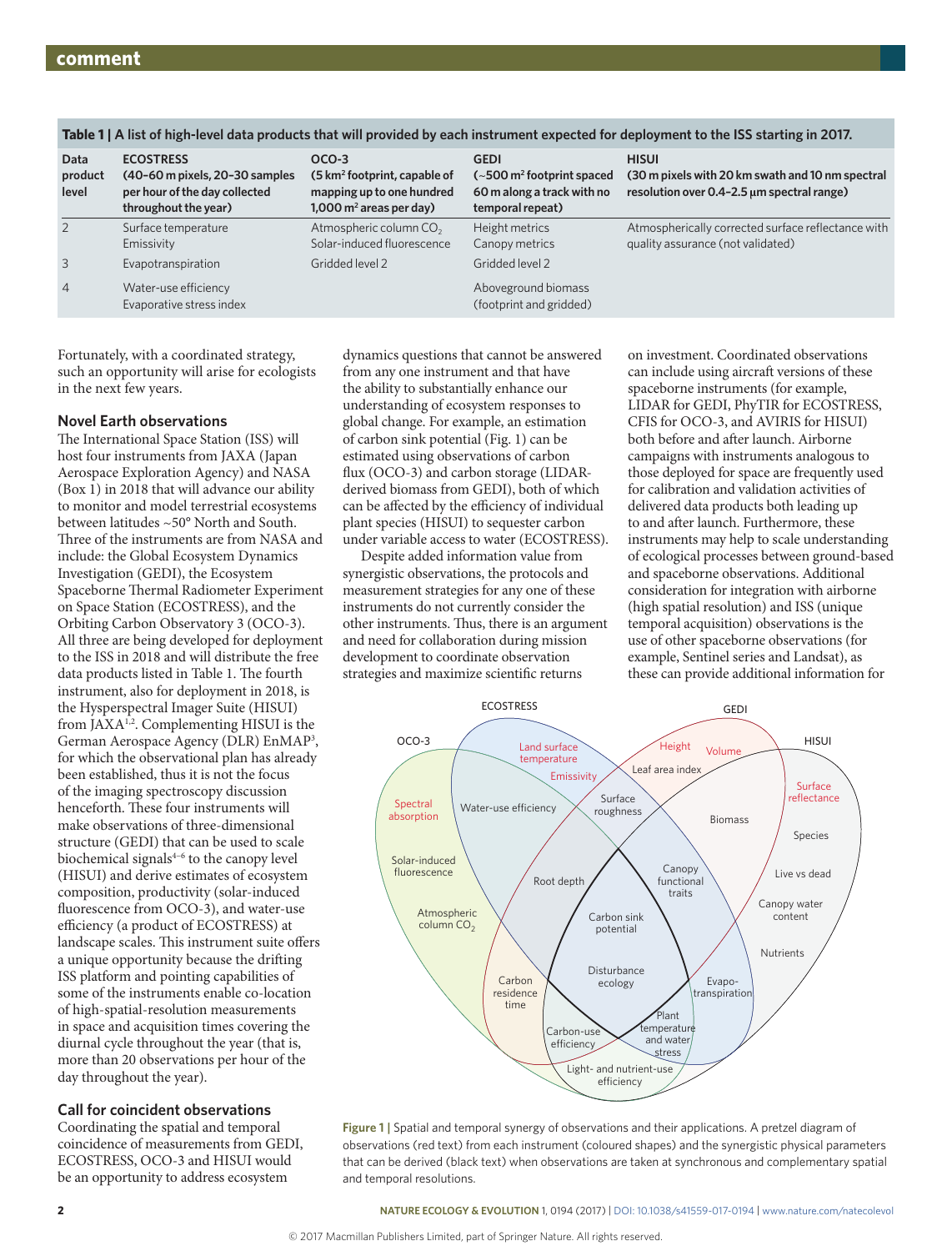

**Figure 2 |** A conceptual framework for how different data, observed from each ISS instrument, can be integrated into terrestrial biosphere models to improve their ability to represent and predict ecosystem processes. ECOSTRESS shows the 14-day average evapotranspiration (ET) from Santa Rita Fluxnet against the expected annual average value of ET from ECOSTRESS for each hour of the day. OCO-3 shows GOME solar-induced fluorescence data compared to the MPI-BGC gross primary productivity product. GEDI shows airborne LIDAR waveform from La Selva Biological Research Station, Costa Rica. HISUI shows an imaging spectroscopy/hyperspectral image cube and different spectra for different spectral classes. ISS image credit: Getty Images/scibak.

scaling understanding of ecosystem process and function. Thus, efforts to coordinate synergistic observations between the ISS instruments should also consider the utility of and coordinated efforts needed for airborne campaigns and how their observations link with existing and upcoming satellites.

Organizing synchronous observations in space and time at varying scales of resolution will be most useful if future research uses these data by integrating them with existing information system infrastructure (that is, models) in order to contextualize the information gleaned from the relatively short period of overlapping observations (approximately one year). Specifically, future research can use the ISS observations to establish a baseline for monitoring that can be used to attribute and improve predictions of terrestrial ecosystem changes through time. To do so will require systematic evaluation of processes and ecosystem dynamics, which can be done using models<sup>7</sup>. Terrestrial biosphere models are the primary tool for quantifying the impacts of climate variability, disturbance, and global change on terrestrial

ecosystems<sup>8,9</sup>. These models incorporate semi-empirical and mechanistic descriptions of the physiological and biophysical processes and properties of terrestrial ecosystems that drive land–atmosphere fluxes and storage of carbon, water and energy across space and time. In addition, terrestrial biosphere models provide the mechanistic framework necessary for integrating various types of data because they can represent ecological processes and functional responses at multiple spatial and temporal scales in a way that leverages our best understanding<sup>10</sup>. In order to improve terrestrial biosphere model parameterizations<sup>11</sup>, benchmark model forecasts<sup>12</sup>, improve process representations, and evaluate alternative model structures, models may need to be adjusted to integrate the ISS observations at the relevant spatial and temporal scales for the processes and functional responses of interest (Fig. 2).

Although these flight projects can work together to coordinate observations strategies, there are many logistical issues (for example, explicit priority of observation areas) for coordinating observational

strategies that remain undetermined. Specifically, which areas are of highest priority to image given downlink constraints of instruments on the ISS? And, who is responsible for organizing this across missions? Each instrument system and team is limited and constrained by their budgets and the mandate to deliver on their individual mission requirements first. Thus, it will be necessary for the community to make additional efforts in order to seize this opportunity and take full advantage of this spectacular convergence of technical advances that offer a means for constraining our mechanistic understanding of ecological systems across scales suitable for management and regional analyses. Importantly, although each instrument is largely developed and provides significant value independently, in aggregate, the contemporaneous observations from all four instruments could provide observations to support major advances for understanding the carbon and water cycles, and how ecosystem structure, function and diversity<br>interact with them interact with them.